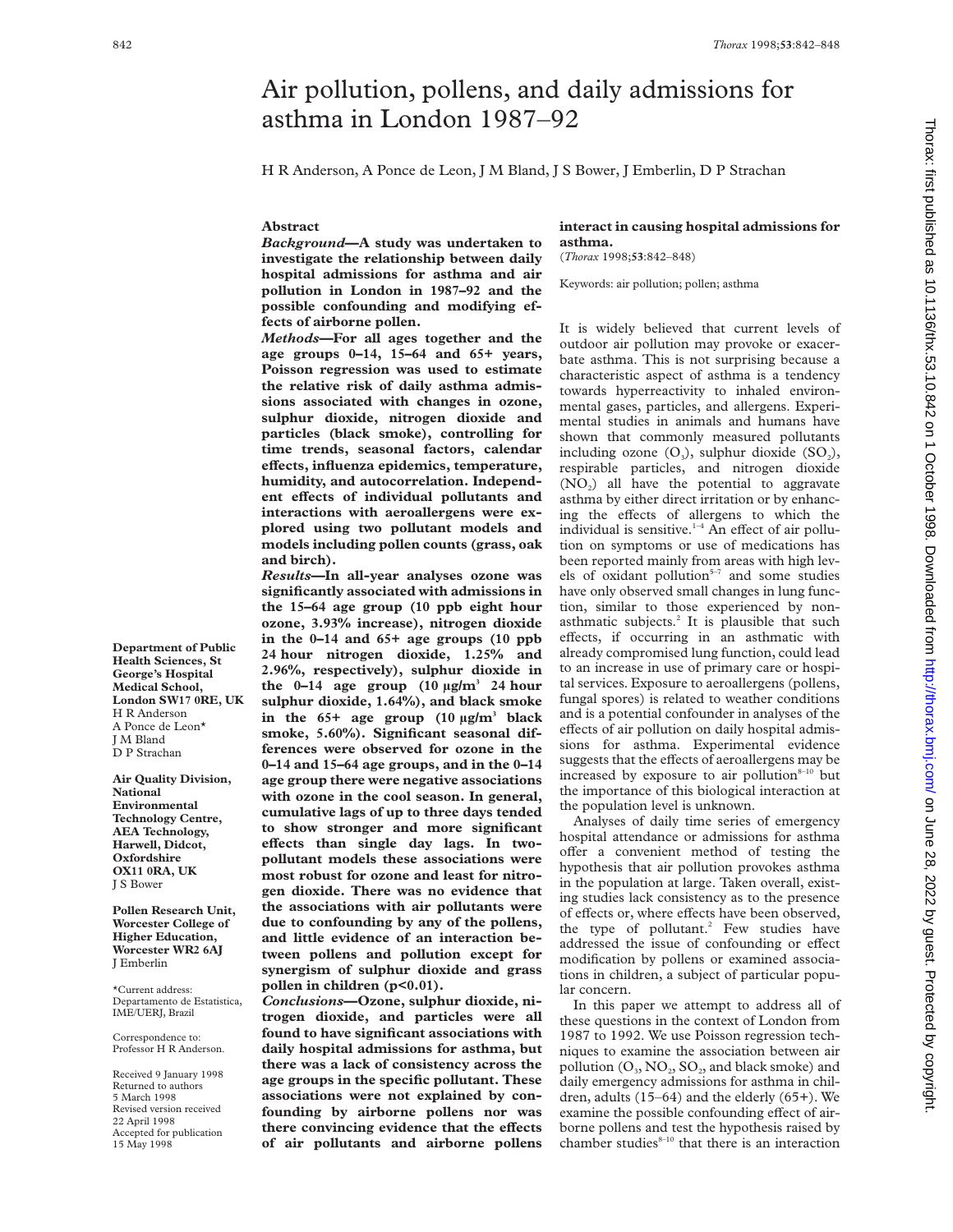*Table 1 Summary data for daily asthma admissions, meteorological, and air pollution variables*

|                                                  |                         |      |      | Percentile |                |      |                |                |      |      |      |     |
|--------------------------------------------------|-------------------------|------|------|------------|----------------|------|----------------|----------------|------|------|------|-----|
| Variable                                         | Days of<br>observations | Mean | SD   | Min        | 5th            | 10th | 25th           | 50th           | 75th | 90th | 95th | Max |
| Asthma admissions/day                            |                         |      |      |            |                |      |                |                |      |      |      |     |
| All ages                                         | 1796                    | 35.1 | 15.3 | 3          | 15             | 18   | 24             | 33             | 43   | 54   | 64   | 109 |
| $0-14$ years                                     | 1796                    | 19.5 | 11.1 |            | 6              | 8    | 12             | 17             | 25   | 34   | 40   | 85  |
| $15-64$ years                                    | 1796                    | 13.1 | 6.3  |            | 5              | 6    | 9              | 12             | 17   | 21   | 25   | 46  |
| $65+$ vears                                      | 1796                    | 2.6  | 1.8  |            |                |      |                | $\overline{2}$ | 3    |      | 6    | 12  |
| Mean temperature $(^{\circ}C)$                   | 1796                    | 12.3 | 5.2  | $-5$       | 4              | 6    | 8              | 12             | 16   | 20   | 21   | 29  |
| Relative humidity (%)                            | 1796                    | 72.1 | 10.2 | 40         | 54             | 58   | 65             | 72             | 80   | 86   | 89   | 96  |
| $O3$ , maximum 8 h average (ppb)                 | 1613                    | 15.5 | 10.9 |            | $\overline{c}$ | 4    | 8              | 14             | 21   | 28   | 36   | 74  |
| $O3$ , maximum 1 h (ppb)                         | 1677                    | 20.6 | 13.2 | $\Omega$   | 3              |      | 11             | 20             | 27   | 36   | 45   | 94  |
| $NO2$ , 24 h average (ppb)                       | 1782                    | 37.2 | 12.3 | 14         | 22             | 25   | 30             | 36             | 42   | 50   | 58   | 182 |
| $NO2$ , maximum 1 h average (ppb)                | 1782                    | 57.2 | 23.0 | 2.1        | 35             | 38   | 44             | 52             | 64   | 81   | 98   | 370 |
| Black smoke, 24 h average $(\mu g/m^3)$          | 1793                    | 14.6 | 7.0  | 3          | $\overline{ }$ | 8    | 10             | 13             | 18   | 22   | 26   | 95  |
| $SO_2$ , 24 h average ( $\mu$ g/m <sup>3</sup> ) | 1793                    | 32.0 | 11.7 | 9          | 16             | 18   | 24             | 31             | 38   | 46   | 52   | 100 |
| Birch pollen (grains/ $m^3$ ) <sup>1</sup>       | 252/915                 | 18   | 42   |            |                |      |                | 3              | 18   | 40   | 94   | 406 |
| Grass pollen (grains/ $3$ )                      | 600/915                 | 21   | 37   |            |                |      | $\overline{2}$ | 6              | 18   | 68   | 104  | 293 |
| Oak pollen (grains/ $m^3$ ) <sup>1</sup>         | 207/915                 | 14   | 28   |            |                |      |                | 3              | 13   | 41   | 73   | 213 |

<sup>1</sup> For warm season only. Number of days when counts were above zero.

between pollens and pollution effects. This work was part of a multi city European project (Air Pollution and Health: a European Approach (APHEA)) which used a standardised approach to the data assembly and statistical analysis.11–13 A meta-analysis of selected asthma admissions results from APHEA has been published $14$  and elsewhere $15$  we have reported the results for all respiratory admissions, but not specifically for asthma. The published results for all respiratory diagnoses<sup>15</sup> do not address possible confounding or effect modification by aeroallergens.

#### **Methods**

The sources of health and air pollution data and the way in which the database was constructed for analysis have been described in detail elsewhere.<sup>15</sup> This followed the procedures adopted by APHEA<sup>11</sup> All air pollution variables were obtained from routine monitors sited to measure urban background concentrations. Ozone concentrations were measured by the ultraviolet absorption technique at a single background monitor in inner London and expressed as eight hour (09.00–17.00 hours) and maximum one hour averages. Nitrogen dioxide concentrations were measured by the chemiluminescence method at two urban background sites in inner London and expressed as one hour maximum and daily averages. Daily average concentrations of particles were measured using the black smoke (BS) method at four monitors in central, north, northeast, and south London; this method measures only black particles of less than 4.5 µm diameter.<sup>16</sup> Daily average concentrations of SO<sub>2</sub> were obtained from the same four sites using the acidimetric bubbler system. If up to two stations did not provide data we used a regression method to obtain an estimate of the average values across the four stations on each day.<sup>17</sup> Mean 24 hour temperature and humidity were calculated from data obtained from Holborn in central London.

The airborne pollen concentrations were monitored on the flat unobstructed roof of a seven storey building in North London using a Burkard volumetric spore trap. This draws air through a critical orifice at 10 l/min onto a tape on a rotating drum (speed 2 mm/h) coated

with a smooth adhesive mixture of Vaseline and paraffin wax to provide a time related sample of airborne material. The tape is stained with basic fuschin and examined under ×400 magnification. Pollen grains and spores are identified with as much taxonomic detail as possible and a 24 hour average for each taxon is compiled from 12 two hour samples. This technique of pollen and spore monitoring is the standard adopted by the British Aerobiology Federation for use by the National Pollen Network. Daily counts for birch, grass, and oak are used in this analysis.

For the period April 1987 to February 1992 inclusive, counts of daily emergency admissions for asthma (ICD9 493 coded at discharge) to all National Health Service hospitals in London were obtained from the Hospital Episode System. This covers the great majority of emergency admissions for acute medical conditions such as asthma. It does not include attendance at hospital emergency departments which do not result in admission.

The statistical analysis followed the approach developed by APHEA which has been described elsewhere.12 Details of the analysis of the London admissions data for this period were described in our previous paper on all respiratory admissions<sup>15</sup>) but are briefly summarised here. The general approach was to use Poisson regression to model the daily counts of asthma admissions, taking account of overdispersion and autocorrelation. We first controlled for time trends, seasonal cycles, days of the week, public holidays, and influenza epidemics. The residuals from this process were then examined in relation to temperature and humidity to identify the lag (if any) with the strongest effect and the transformation (if any) which gave the best fit. The last stage in the development of the basic model was to correct for the remaining autocorrelation of the residuals. The final model was checked and revised as necessary using autocorrelation functions, Durbin-Watson statistics, plots of fitted values and residuals, and periodograms. A log linear model with autoregressive Poisson errors was then fitted to the data. No transformation of the pollutant variable was used.

Our a priori hypothesis concerned associations with pollution on the same or previous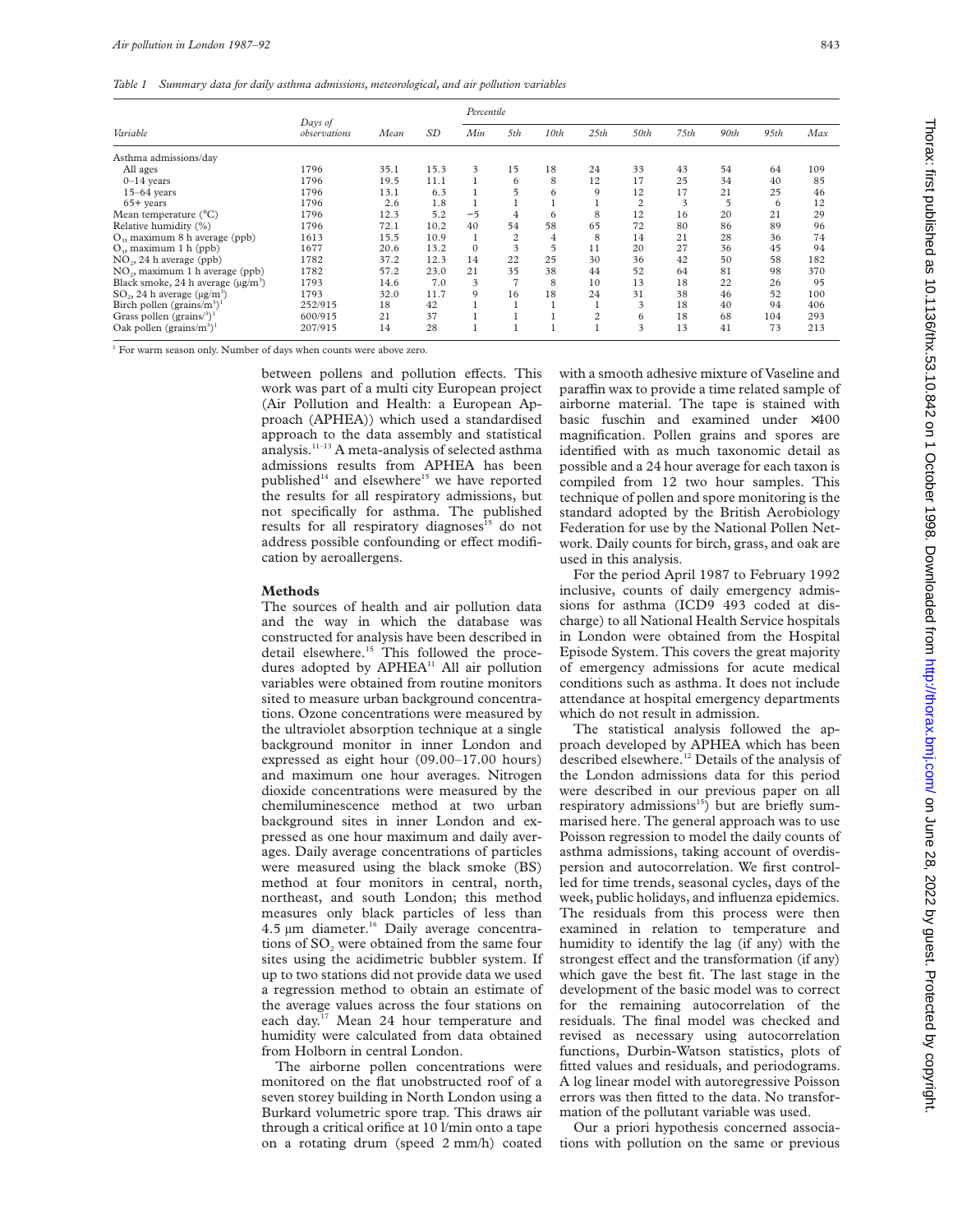*Table 2 Associations between air pollution and daily asthma admissions in London 1987–92. Percentage increase/decrease (95% confidence intervals). The most significant single day (l<sub>x</sub>) and cumulative day (l<sub>ox</sub>) lags are shown* 

| Age<br>group<br>(years) | Season      | 8 h ozone<br>Single lag | 8 h ozone<br>Cumulative lag | $24h$ NO <sub>2</sub><br>Single lag | 24hNO <sub>2</sub><br>Cumulative lag | $24h$ SO <sub>2</sub><br>Single lag | $24h$ SO,<br>Cumulative lag Single lag | 24 h BS         | 24 h BS<br>Cumulative lag |
|-------------------------|-------------|-------------------------|-----------------------------|-------------------------------------|--------------------------------------|-------------------------------------|----------------------------------------|-----------------|---------------------------|
| $0 - 14$                | Whole year  | $0.17 \t l0$            | 0.49<br>$l_{\alpha2}$       | $1.25*$<br>$l_{2}$                  | $1.77**$ $l_{03}$                    | $1.64^{\star}$ $1_{1}$              | $2.04*$<br>$l_{03}$                    | $0.58$ $1_{2}$  | $0.88 \t l_{03}$          |
|                         |             | $-1.56, 1.94$           | $-1.7,2.73$                 | 0.3, 2.2                            | 0.39, 3.18                           | 0.29,3.01                           | 0.29,3.83                              | $-1.27,2.46$    | $-1.85, 3.7$              |
|                         | Warm season | 1.48<br>$1_{0}$         | $2.69*$<br>$l_{02}$         | 1.42<br>$l_{2}$                     | $3.01*$<br>$1_{03}$                  | 3.33** $l_1$                        | $3.40*$<br>$l_{02}$                    | $-1.33$ $1,$    | $-4.13$ $l_{03}$          |
|                         |             | $-0.51, 3.50$           | 0.21, 5.22                  | $-0.3,3.17$                         | 3.8,5.72                             | 1.09,5.63                           | 0.41,6.48                              | $-5.35,2.87$    | $-10.18, 2.32$            |
|                         | Cool season | $-2.95*$ $l_0$          | $-5.75**$ $l_{02}$          | $1.18*$<br>$l_{2}$                  | 1.22 $l_{03}$                        | $0.56 \t l_1$                       | 1.24 $l_{02}$                          | $1.08$ $1,$     | 2.09<br>$l_{03}$          |
|                         |             | $-5.80,-0.02$           | $-9.4, -1.95$               | 0.02, 2.35                          | $-0.48,2.96$                         | $-1.16, 2.32$                       | $-0.95,3.49$                           | $-0.98,3.19$    | $-0.99,5.25$              |
| $15 - 64$               | Whole year  | 3.93*** $l_1$           | $3.37**$<br>$l_{02}$        | 0.95<br>$1_{0}$                     | 0.99 $l_{01}$                        | $-0.69$ $1_{2}$                     | $-0.71$ $l_{02}$                       | $0.61 \t l_0$   | $0.47 \t l_{01}$          |
|                         |             | 1.77,6.15               | 0.7,6.12                    | $-0.26, 2.17$                       | $-0.36,3.36$                         | $-2.28, 0.94$                       | $-2.69, 1.30$                          | $-1.73,3.01$    | $-2.17,3.18$              |
|                         | Warm season | $4.25***$ $1,$          | $3.18**$<br>$l_{02}$        | 0.46<br>$l_0$                       | 0.05<br>$1_{01}$                     | $-1.39$<br>$l_{2}$                  | $-2.2$ $l_{02}$                        | 1.59 $l_0$      | $-0.78$ $l_{01}$          |
|                         |             | 1.83,6.74               | 0.21,6.25                   | $-1.70, 2.67$                       | $-2.45, 2.61$                        | $-3.97, 1.27$                       | $-5.46, 11.8$                          | $-3.81,7.30$    | $-7.01,5.86$              |
|                         | Cool season | 2.98<br>1,              | 3.74<br>$l_{02}$            | 1.21<br>$1_{0}$                     | 1.43<br>$1_{01}$                     | $-0.24$ $1,$                        | 0.20<br>$l_{02}$                       | 0.41<br>$l_0$   | 0.72<br>$l_{01}$          |
|                         |             | $-0.61, 6.70$           | $-0.88, 8.57$               | $-0.22, 2.5$                        | $-0.18,3.06$                         | $-2.28, 1.84$                       | $-2.28, 2.74$                          | $-2.16,3.04$    | $-1.28,3.71$              |
| $65+$                   | Whole year  | 2.67<br>1,              | $-2.64$ $l_{01}$            | 2.96** $l_2$                        | 3.14 $l_{03}$                        | 2.82 $1,$                           | 3.06 $l_{03}$                          | 5.60* $l_2$     | 8.61** $l_{03}$           |
|                         |             | $-1.66, 7.20$           | $-6.93, 1.86$               | 0.67,5.31                           | $-0.04, 6.42$                        | $-0.82,5.96$                        | $-0.72, 6.98$                          | 1.09,10.31      | 2.39, 15.2                |
|                         | Warm season | 3.68<br>$l_{2}$         | 0.31<br>$1_{01}$            | 1.89<br>$l_{2}$                     | $-1.76$ $l_{03}$                     | $-2.62$<br>1,                       | $-4.27$ $l_{03}$                       | 7.46 $l_2$      | 2.99<br>$1_{03}$          |
|                         |             | $-1.12, 8.71)$          | $-4.63,5.31$                | $-2.41,6.38$                        | $-7.27, 4.07$                        | $-7.31, 2.31$                       | $-9.89, 1.71$                          | $-3.42, 19.57$  | $-11.11,19.08$            |
|                         | Cool season | $l_{2}$<br>0.14         | $-9.0$<br>$l_{01}$          | $3.52*$<br>$l_{2}$                  | $5.57**$<br>$l_{03}$                 | $5.85**$<br>$l_{2}$                 | $7.28**$<br>$1_{03}$                   | 4.20<br>$l_{2}$ | $7.91*$<br>$l_{03}$       |
|                         |             | $-6.87,7.68$            | $-16.0, 1.42$               | 0.81,6.30                           | 1.85,9.43                            | 1.81,10.05                          | 2.19,12.62                             | $-0.81, 9.46$   | 0.98,15.32                |
| All ages                | Whole year  | 6.90<br>$1_{1}$         | 0.42 $l_{02}$               | $1.25***$ $1,$                      | $2.05**$ $l_{03}$                    | $1.64^{\star}$ $1_{1}$              | $2.75***$ $1_{03}$                     | $1.22 \quad 1,$ | $2.35^*$ $l_{03}$         |
|                         |             | $-0.07, 1.02$           | $-1.31, 2.17$               | 0.49,2.02                           | 0.96,3.15                            | 0.54, 2.75                          | 1.22,4.30                              | $-0.31, 2.78$   | 0.16,4.58                 |
|                         | Warm season | 2.21** $l_1$            | $2.10*$<br>$l_{02}$         | 1.15                                | $l_2$ 1.54 $l_{03}$                  | $2.02*$<br>$1_{1}$                  | $2.60^*$ $l_{03}$                      | $-0.61$ $1,$    | $-1.10$ $l_{03}$          |
|                         |             | 0.62, 3.82              | 0.13,4.10                   | $-0.25, 2.57$                       | $-0.54, 3.67$                        | 0.22, 3.85                          | 0.02, 5.25                             | $-3.94, 2.84$   | $-6.26, 4.34$             |
|                         | Cool season | $-3.17**$ 1,            | $-4.31^{\star}$ $l_{02}$    | 1.30** 1, 2.26*** 1 <sub>03</sub>   |                                      | $1.41 \t l_1$                       | 2.83** $l_{03}$                        | 1.66<br>$l_{2}$ | $3.07*$<br>$l_{03}$       |
|                         |             |                         | $-5.44,-0.84$ $-7.27,-1.26$ | 0.38,2.23                           | 0.94,3.59                            | 0.0, 2.83                           | 0.89,4.81                              | $-0.04, 3.37$   | 0.65,5.56                 |

BS = black smoke.

 $\star$ p<0.05,  $\star\star$ p<0.01,  $\star\star\star$ p<0.001.

two days. The most significant single lag was selected whether the effect was positive or negative. We also examined the effect of cumulative lags up to three days. The effects of each air pollutant were examined for the whole year and for the "warm" (April to September) and "cool" (October to March) seasons separately. We analysed the effects of pollens in the warm season by either including all warm season days or only those days for which the pollen count was greater than zero. In examining the interaction between pollens and air pollutants we postulated a concurrent rather than sequential effect so that, in these models, the best respective lag for both pollen and pollutant was used. Where a pollutant was found to have a significant effect the effect of putting a second pollutant into the model was examined.

The results are presented as a percentage increase associated with a 10 unit increase in pollutant level. This was calculated by the formula  $100 \times (1 - \exp (\beta \text{ coefficient} \times 10) - 1)$ . A 1% relative increase corresponds to a relative

risk of 1.01. A significance level of 5% (two sided) is used.

#### **Results**

The descriptive statistics of the admissions and environmental data are shown in table 1. The associations between the various air pollutants and asthma admissions are shown in table 2 by age and season. For the all-ages group over the whole year, significant associations were observed with  $NO<sub>2</sub>$ ,  $SO<sub>2</sub>$  and black smoke, with the cumulative lags tending to show stronger and more significant effects. Some of these associations have p values of <0.001 and provide good evidence for a relationship even after the Bonferroni correction for 24 tests (eight pollutants and three seasons).

Ozone was negatively associated with admissions in the 0–14 age group (whole year and cool season) and positively with admissions in the 15–64 age group (whole year and warm season). The seasonal differences in the effects of ozone in these two age groups were statisti-

Table 3 Two pollutant models for those pollutants with significant associations in the single pollutant models. Effect of row pollutant when the column *pollutant is entered into the model. Percentage change in admissions for 10 unit change in pollutant level (95% confidence limits)*

| Age (years) | Season   | Pollutant<br>$\left(\text{lag}\right)$ | Single pollutant model            | 8hO <sub>3</sub>            | 24hNO <sub>2</sub>              | $24h$ SO <sub>2</sub>    | $24h$ BS                          |
|-------------|----------|----------------------------------------|-----------------------------------|-----------------------------|---------------------------------|--------------------------|-----------------------------------|
| $0 - 14$    | All year | NO <sub>2</sub> (2)                    | $1.25(0.3, 2.2)$ *                | $1.13(-0.10, 2.36)$         |                                 | $0.97(-0.05,1.99)$       | $2.26(0.83,3.71)$ ***             |
|             |          | SO <sub>2</sub> (1)                    | $1.64(0.29,3.01)$ *               | $1.77(0.22, 3.36)$ *        | $1.23(-0.22, 2.69)$             |                          | $1.66(0.23, 3.12)$ *              |
|             | Warm     | SO <sub>2</sub> (1)                    | 3.33 $(1.09,5.63)$ **             | $3.35(0.89, 5.87)$ **       | $2.92(0.58, 5.32)$ *            | $\overline{\phantom{0}}$ | 3.66 $(1.35, 6.02)$ **            |
|             | Cool     | $O_{3}(0)$                             | $-2.95 (-5.80,-0.02)$ *           |                             | $-2.91(-5.77, 0.03)$            | $-2.92(-5.80, 0.04)$     | $-2.95(-5.81,-0.01)$ *            |
|             |          | NO <sub>2</sub> (2)                    | $1.18(0.02, 2.35)^{\star}$        | $0.91(-0.66, 2.51)$         |                                 | $1.06(-0.17, 2.29)$      | $1.84 (-0.03, 3.75)$              |
| $15 - 64$   | All year | $O_{2}(1)$                             | $3.93$ $(1.77,6.15)$ ***          |                             | 4.00 $(1.83, 6.22)$ ***         | 4.04 $(1.86, 6.27)$ ***  | 3.96 $(1.78, 6.18)$ ***           |
|             | Warm     | $O_{3}(1)$                             | $4.25$ $(1.83, 6.74)$ ***         |                             | 4.31 $(1.87, 6.82)$ ***         | 4.82 $(2.28, 7.42)$ ***  | $4.15(1.73,6.63)$ ***             |
| $65+$       | All year | NO <sub>2</sub> (2)                    | $2.96(0.67,5.31)$ **              | 4.51 $(1.43, 7.69)$ **      | $\hspace{0.05cm}$               | $2.49(-0.25,5.31)$       | $1.88(-1.49, 5.36)$               |
|             |          | BS(2)                                  | 5.60 $(1.09, 10.31)$ *            | $7.56(1.19, 14.34)^{\star}$ | $2.92(-3.56, 9.85)$             | $4.56(-0.88, 10.29)$     |                                   |
|             | Cool     | NO <sub>2</sub> (2)                    | 3.52 $(0.81, 6.30)$ *             | $5.14(0.69, 9.79)$ *        | $\hspace{0.1mm}-\hspace{0.1mm}$ | $2.10(-1.08, 5.39)$      | $4.47(-0.04, 9.19)$               |
|             |          | SO <sub>2</sub> (2)                    | 5.85 $(1.81, 10.05)$ **           | $7.84(2.48,13.48)$ **       | $4.19(-0.53, 9.13)$             |                          | 5.29 $(0.42, 10.40)$ <sup>*</sup> |
| All ages    | All year | NO <sub>2</sub> (2)                    | $1.25(0.49,2.02)$ ***             | $1.08(0.12, 2.05)$ *        |                                 | $0.99(0.18, 1.81)$ *     | $1.23$ $(0.47,2.00)$ **           |
|             |          | SO <sub>2</sub> (1)                    | $1.64(0.54, 2.75)$ *              | $1.48(0.24, 2.73)$ *        | $1.14(-0.04, 2.33)$             |                          | $1.54(0.36, 2.73)$ *              |
|             | Warm     | $O_{3}(1)$                             | 2.21 $(0.62,3.82)$ **             |                             | $1.97(0.35, 3.62)$ *            | $1.99(0.40, 3.61)$ *     | $2.18(0.59, 3.79)$ **             |
|             |          | SO <sub>2</sub> (1)                    | $2.02(0.22, 3.85)^{\star}$        | $1.91(0.05, 3.81)$ *        | $1.64(-0.23,3.56)$              |                          | $2.18(0.32, 4.07)$ *              |
|             | Cool     | $O_3(1)$                               | $-3.17 (-5.44, 0.84)$ **          |                             | $-2.90(-5.26,-0.49)$ *          | $-3.01 (-5.36,-0.60)^*$  | $-2.92(-5.24,-0.54)$ *            |
|             |          | NO <sub>2</sub> (2)                    | 1.30 $(0.38, 2.23)$ <sup>**</sup> | $0.50(-0.79, 1.81)$         |                                 | $1.10(0.12, 2.08)$ *     | $1.29(0.37, 2.22)$ **             |
|             |          | $SO_{2}(1)$                            | $1.41 (1.00, 2.83)$ *             | $-0.09(-1.61, 1.82)$        | $0.83(-0.67, 2.34)$             |                          | $1.11(-0.41, 2.66)$               |

BS = black smoke.

 $\star$ p<0.05;  $\star\star$ p<0.01;  $\star\star\star$ p<0.001.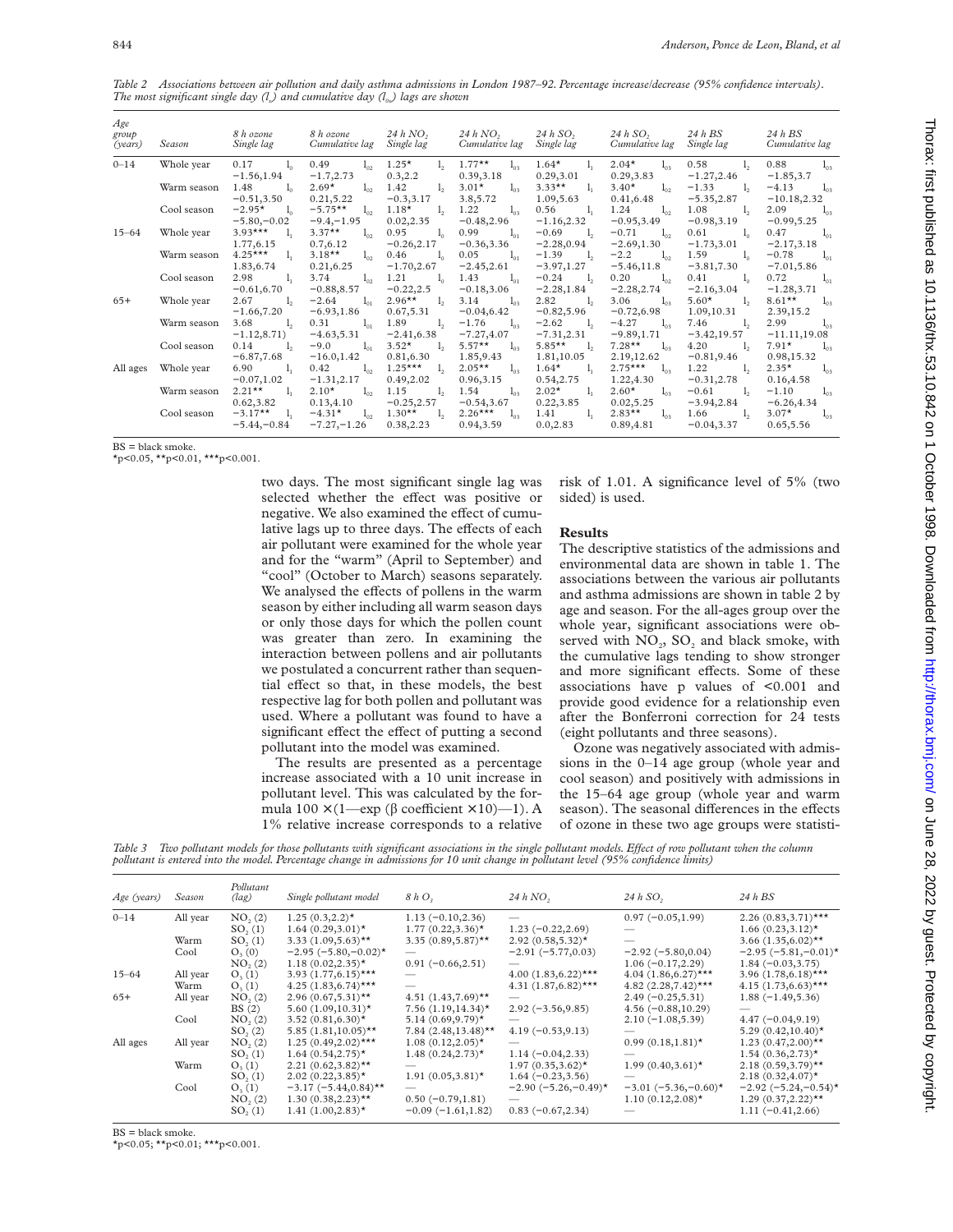*Table 4 Percentage increase in daily asthma admissions associated with 10 unit increase in pollen grain counts during the warm season in London, 1987–91. 95% confidence limits are shown in parenthesis together with the corresponding lag period (l<sub>x</sub>). Where a statistically significant association was observed for other lags, these are shown in parentheses* 

| Age group                                                | Birch pollen                                                                          |            | Grass pollen                                                                                          | Oak pollen                                                                                            |                          |
|----------------------------------------------------------|---------------------------------------------------------------------------------------|------------|-------------------------------------------------------------------------------------------------------|-------------------------------------------------------------------------------------------------------|--------------------------|
| $0 - 14$ years<br>$15-64$ years<br>65+ years<br>All ages | $0.90*$ (0.14,1.67)<br>$1.11*(0.11,2.12)$<br>$-0.77(-3.37,1.9)$<br>$0.78*(0.15,1.42)$ | $I_{2(1)}$ | $-1.13 \times (-1.96, 0.0)$<br>$-0.073(-1.71, 0.26)$<br>$-0.63(-2.69,1.48)$<br>$-1.16***(-1.82,-0.5)$ | $-1.62 \star (-3.21, 0.0)$<br>$1.89*(0.03.80)$<br>$-2.6(-6.37, 1.31)$<br>$-1.44 \star (-2.71, -1.04)$ | $I_{0(1)}$<br>$I_{0(1)}$ |

cally significant. NO<sub>2</sub> was significantly associated with admissions in the 0–14 age group (whole year and warm season) and in the 65+ age group (cool season).  $SO<sub>2</sub>$  was associated with admissions in the 0–14 age group (whole year and warm season) and in the 65+ age group (cool season), while black smoke was associated with admissions in the 65+ age group (whole year and cool season).

The various pollutants covary to some extent and this covariation is not constant across the seasons. For example, the correlation between ozone and  $NO<sub>2</sub>$  is positive in the warm season and negative in the cool season. For every significant association, two-pollutant models were examined to obtain insight into which single pollutant might influence asthma admissions independently of the effects of others. The results of this analysis are shown in table 3. The results did not follow a pattern that is easy to summarise. We draw attention to those analyses in which the effect of a particular pollutant remained significant after each of the other three pollutants was included in the model.

In the all-year analysis the effects of  $O<sub>3</sub>$  $(15-64$  age group) and NO<sub>2</sub> (all-ages) were robust to inclusion of each of the other three pollutants. In the warm season analysis similarly robust findings were obtained for  $SO<sub>2</sub>$ (0–14 age group) and ozone (15–64 age group and all-ages). In the cool season the only robust result was for the negative effect of ozone in the all-ages analysis.

The effect of birch, grass, and oak pollens on admissions is shown in table 4. No consistent pattern is apparent. There is a significant positive effect of birch pollen in the  $0-14$  and 15-64 age groups, a significant negative effect of grass pollen in the 0–14 age group, and a significant negative effect of oak pollen in the 0–14 and 15–64 age groups. Because the production and dispersal of pollens is related to weather conditions, it is possible that any effects of pollens on asthma admissions could confound the effects of pollutants in the relevant period of the year. There was little correlation between birch pollen and any pollutant but grass pollen was correlated positively with ozone  $(r = 0.122)$  and SO<sub>2</sub>  $(r =$ 0.115) and negatively with black smoke  $(r =$ –0.117). Oak pollen was positively related to ozone  $(r = 0.138)$  and NO<sub>2</sub>  $(r = 0.182)$ .

To examine the possibility of confounding by pollens the effects of those pollutants found to have warm season effects were examined after inclusion of each of the pollen categories in the model. As table 5 clearly shows, the pollutant effects are not influenced by introducing pollen into the model. The analysis was repeated for only those days on which the pollen count was above zero with the same result. Table 6 tests the hypothesis that there is a pollution/pollen interaction by comparing the effects of pollutants on days when pollens were present with those when they were not. The only interaction in a positive direction—that is, as hypothesised—was between  $SO<sub>2</sub>$  and grass pollen in the  $0-14$  age group (p <0.01). In two comparisons (ozone and birch pollen and ozone and oak pollen in the all-age group) the

*Table 5 Results of two pollutant models examining the effect of pollen on estimates of individual pollutant effects. Analysis is confined to the warm season, and to pollutants which were significant in the unipollutant models (see table 2)*

| Age (years) | Pollutant (lag)                                    | Single pollutant effect | Birch                                          | Grass                                          | Oak                                           |
|-------------|----------------------------------------------------|-------------------------|------------------------------------------------|------------------------------------------------|-----------------------------------------------|
| $0 - 14$    | 24 h SO <sub>2</sub> (1)                           | $3.33***$               | $3.17(0.92,5.47)$ **                           | 3.30 $(1.05,5.59)$ **                          | 3.34 $(1.0,5.63)$ **                          |
| $15 - 64$   | 8 h O <sub>3</sub> (1)<br>24 h SO <sub>2</sub> (2) | $4.25***$<br>$-1.39$    | $4.30(1.88, 6.78)$ ***<br>$-1.62(-4.21, 1.04)$ | $4.28(1.86, 6.76)$ ***<br>$-1.36(-3.96, 1.30)$ | $4.16(1.74.6.64)$ ***<br>$-1.34(-3.93, 1.32)$ |
| All ages    | 8 h O <sub>3</sub> (1)<br>24 h SO <sub>2</sub> (1) | $2.21**$<br>$2.02*$     | $2.23(0.64,3.83)$ **<br>$1.82(0.02, 3.65)$ *   | $2.24(0.66,3.85)$ **<br>$2.10(0.30, 3.93)$ *   | $2.22(0.64, 3.83)$ **<br>$2.01(0.22, 3.84)$ * |

*Table 6 Results of two pollutant models examining the eVect of pollen on estimates of individual pollutant eVects. Analysis is confined to the warm season and to pollutants which were significant in the unipollutant models*

| Age (years) | Pollutant (lag)         | Days                     | Birch                                           | Grass                                                       | Oak                                                                   |
|-------------|-------------------------|--------------------------|-------------------------------------------------|-------------------------------------------------------------|-----------------------------------------------------------------------|
| $0 - 14$    | 8 h O <sub>3</sub> (0)  | Pollen $>0$<br>No pollen | $-0.47(-4.39,3.61)$<br>$1.83(-0.33, 4.03)$      | $0.94(-1.31,3.23)$<br>$2.66(-0.43, 5.85)$                   | $-1.26(-5.30, 2.95)$<br>$2.07(-0.09, 4.27)$<br>$3.34$ $(1.0,5.63)$ ** |
|             | 24h SO <sub>2</sub> (1) | Pollen $>0$<br>No pollen | $3.51(-1.20, 8.45)$<br>$3.27(0.87,5.73)$ **     | 5.78 $(3.04, 8.59)$ *** <sup>1</sup><br>$0.14(-2.97, 3.34)$ | $3.99(-0.58, 8.76)$<br>3.21 $(0.84, 5.63)$ **                         |
| $15 - 64$   | 8 h O <sub>3</sub> (1)  | Pollen $>0$<br>No pollen | $2.79(-1.95,7.76)$<br>4.62 $(2.00, 7.30)$ ***   | $4.64$ (1.98,7.37)***<br>$3.12(-1.01, 7.43)$                | $1.42(-3.43, 6.51)$<br>$4.83$ $(2.24,7.50)$ ***                       |
|             | 24h SO, (2)             | Pollen $>0$<br>No pollen | $0.99(-4.38, 6.66)$<br>$-1.56(-4.36, 1.33)$     | $-1.12(-4.15, 2.01)$<br>$-1.89(-5.62, 1.99)$                | $-2.54(-7.74, 2.96)$<br>$-1.15(-3.89,1.67)$                           |
| All ages    | 8 h O <sub>3</sub> (1)  | Pollen $>0$<br>No pollen | $-2.81(-5.84, 0.31)^2$<br>$3.38(1.67,5.12)$ *** | $2.20(0.45,3.98)$ **<br>$2.34(-0.21, 4.95)$                 | $-2.69(-5.82, 0.54)^{3}$<br>$3.27$ $(1.57,5.00)$ ***                  |
|             | 24h SO <sub>2</sub> (1) | Pollen $>0$<br>No pollen | $2.44(-1.40, 6.44)$<br>$2.00(0.08, 3.96)$ **    | $3.19(1.05,5.38)$ **<br>$0.27 (-2.28, 2.89)$                | $1.09(-2.55, 4.87)$<br>2.20 $(0.29, 4.14)$ <sup>*</sup>               |

<sup>1</sup>Interaction p<0.01; <sup>2</sup>interaction p<0.001; <sup>3</sup>interaction p<0.001.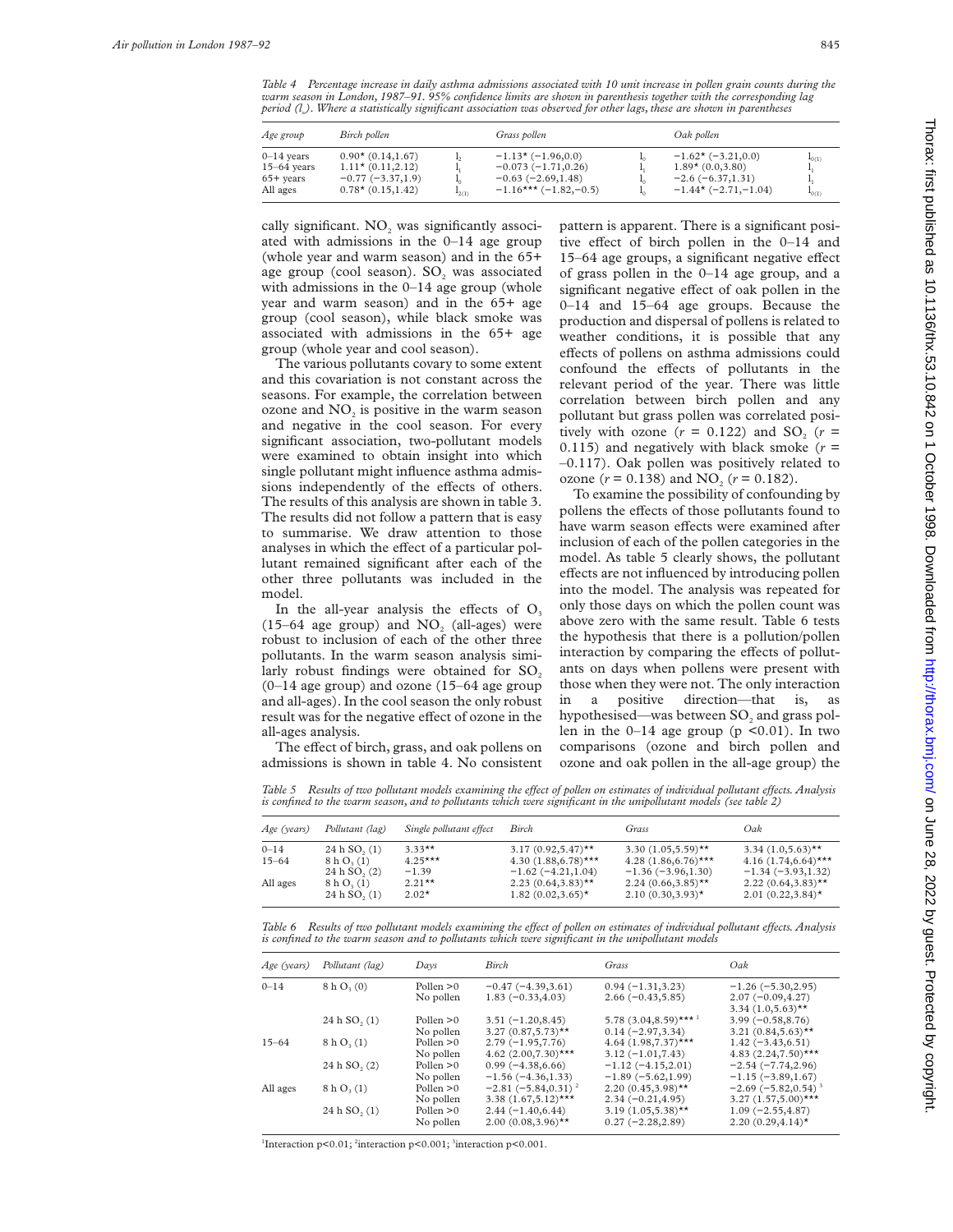Table 7 Summary of time series studies of air pollution and daily admissions or emergency room attendance for asthma. The rows are sorted by whether<br>the analysis was for "all year" (including across seasons) and by "summer *age groups where a pollutant is within a parenthesis, the association was negative*

| Author       | Reference<br>no. | Year | Place          | Ads/<br>ER |              | Season Months | O <sub>2</sub> | NO <sub>2</sub>                  |                                  | SO <sub>2</sub> Particles                  | $0 - 14$ yrs                      | $15-64$ yrs $65+$ yrs          |                                        | All ages                               |
|--------------|------------------|------|----------------|------------|--------------|---------------|----------------|----------------------------------|----------------------------------|--------------------------------------------|-----------------------------------|--------------------------------|----------------------------------------|----------------------------------------|
| Anderson     | This paper       |      | London         | Ads        | AY           |               |                | $^{+}$                           | $\ddot{}$                        | <b>BS</b>                                  | NO <sub>2</sub> , SO <sub>2</sub> | O <sub>3</sub>                 | NO <sub>2</sub> , BS                   | NO <sub>2</sub> , SO <sub>2</sub> , BS |
| Buchdahl     | 20               | 1996 | London         | ER         | AY           |               | $\div$         | $^{+}$                           | $\ddot{}$                        | $\qquad \qquad$                            | $O_3, SO_2$                       |                                |                                        |                                        |
| Dab          | 21               | 1996 | Paris          | Ads        | AY           |               |                | $^{+}$                           | $\ddot{}$                        | $PM_{13}$ , BS                             | SO <sub>2</sub>                   | $O_3$ , $NO_2$                 |                                        | $SO_2, NO_2$                           |
| Ponka        | 22               | 1996 | Helsinki       | Ads        | AY           |               |                | $+$                              | $\ddot{}$                        | <b>TSP</b>                                 | NS                                | <b>NS</b>                      | SO <sub>2</sub>                        |                                        |
| Romieu       | 23               | 1995 | Mexico<br>City | ER         | AY           | Jan-Jun       |                |                                  | $\ddot{}$                        | $\overline{\phantom{0}}$                   | $O_3, SO_2$                       | $\overline{\phantom{0}}$       |                                        |                                        |
| Schwartz     | 24               | 1993 | Seattle        | ER         | AY           |               |                |                                  | $\ddot{}$                        | $PM_{10}$                                  | $PM_{10}$                         | $PM_{10}$                      | NS                                     |                                        |
| Sunyer       | 14               | 1996 | Barcelona      | ER         | AY           |               |                | $^{+}$                           | $+$                              | <b>BS</b>                                  |                                   | O <sub>3</sub>                 | $\overline{\phantom{0}}$               |                                        |
| Anderson     | This paper       |      | London         | Ads        | S            | Apr-Sept      | +              | $\ddot{}$                        | $\ddot{}$                        | <b>BS</b>                                  | $O_3$ , $NO_2$ , $SO_2$           | O <sub>3</sub>                 | $_{NS}$                                | $O_3$ , $SO_2$                         |
| <b>Bates</b> | 25               | 1990 | Vancouver      | ER         | S            |               |                | $+$                              | $\begin{array}{c} + \end{array}$ | $SO_4$ , COH $SO_4$                        |                                   | $SO_2, SO_4$                   | SO <sub>4</sub>                        |                                        |
| <b>Bates</b> | 26               | 1987 | Ontario        | Ads        | <sub>S</sub> | July-Aug      | $\ddot{}$      | $\ddot{}$                        | $+$                              | SO <sub>4</sub> , COH NS                   |                                   |                                |                                        | $SO_2, O_3, SO_4$                      |
| Burnett      | 27               | 1994 | Ontario        | Ads        | S            | May-Aug       |                |                                  |                                  | SO <sub>4</sub>                            | $O_3 SO_4$                        | O <sub>3</sub> SO <sub>4</sub> | $_{NS}$                                | $O_3$ , $SO_4$                         |
| Castellsague | 28               | 1995 | Barcelona      | ER         | S            |               | $\ddot{}$      | $+$                              | $^{+}$                           | BS                                         |                                   | BS, NO <sub>2</sub>            | BS, NO,                                | -                                      |
| Cody         | 29               | 1992 | N Jersey       | ER         | S            | May-Aug       | $^{+}$         |                                  | $\ddot{}$                        | $\overline{\phantom{0}}$                   |                                   |                                |                                        | O <sub>3</sub>                         |
| Delfino      | 30               | 1994 | Montreal       | Ads        | <sub>S</sub> | Jun-Sept      |                |                                  |                                  | $PM_{10}$ , $PM_{2.5}$ —<br>$H^*$ , $SO_4$ |                                   |                                |                                        | $PM_{10}$ , $SO_4$                     |
| Schouten     | 31               | 1996 | Amsterdam      | Ads        | - S          | Apr-Sept      |                | $\ddot{}$                        | $\ddot{}$                        | <b>BS</b>                                  |                                   |                                |                                        | SO <sub>2</sub>                        |
| Steib        | 32               | 1996 | St John, NB    | ER         | <sub>S</sub> | May-Sept      | $\ddot{}$      | $^{+}$                           | $+$                              | $SO_4$ , TSP                               | <b>NS</b>                         | O <sub>3</sub>                 | O <sub>3</sub>                         | O <sub>3</sub>                         |
| Thurston     | 33               | 1994 | Toronto        | Ads        | <sub>S</sub> |               |                |                                  |                                  | $SO_4,H^+$                                 | $\overline{\phantom{0}}$          |                                |                                        | $O_3$ , $SO_4$ , $H^+$                 |
| Thurston     | 34               | 1992 | New York       | Ads        | <sub>S</sub> |               |                |                                  |                                  | $SO_4$ , $H^*$                             | $\overline{\phantom{0}}$          | $\qquad \qquad$                |                                        | $O_3$ , $SO_4$ , $H^+$                 |
| Walters      | 35               | 1994 | B'ham, UK      | Ads        | S            | June-Aug      |                |                                  | $^{+}$                           | <b>BS</b>                                  | -                                 | -                              |                                        | NS                                     |
| Anderson     | This paper       |      | London         | Ads        | W            | Oct-Mar       | $\ddot{}$      | $^{+}$                           | $\ddot{}$                        | BS                                         | $(O_3)$ , NO <sub>2</sub>         | NS                             | NO <sub>2</sub> , SO <sub>2</sub> , BS | $(O_3)$ , $NO_2$ , $SO_2$ , $BS$       |
| <b>Bates</b> | 25               | 1990 | Vancouver      | ER         | W            |               | $\ddot{}$      | $\ddot{}$                        | $\ddot{}$                        | SO <sub>0</sub> COH NS                     |                                   | NS                             | $SO_2$ , $SO_4$                        |                                        |
| <b>Bates</b> | 26               | 1987 | Ontario        | Ads        | W            | Jan-Feb       | $\ddot{}$      | $\begin{array}{c} + \end{array}$ | $\ddot{}$                        | $SO_4$ , COH $(O_3)$                       |                                   | $\overline{\phantom{0}}$       |                                        | NS                                     |
| Castellsague | 28               | 1995 | Barcelona      | ER         | W            |               | $\overline{+}$ | $\ddot{}$                        | $+$                              | BS                                         |                                   | NO <sub>2</sub>                |                                        |                                        |
| Schouten     | 31               | 1996 | Amsterdam      | Ads        | W            | Oct-Mar       | $\overline{+}$ | $\ddot{}$                        | $\ddot{}$                        | <b>BS</b>                                  |                                   |                                |                                        | <b>NS</b>                              |
| Walters      | 35               | 1994 | B'ham, UK      | Ads        | W            | Dec-Feb       |                |                                  |                                  | <b>BS</b>                                  |                                   |                                |                                        | BS, SO <sub>2</sub>                    |

Ads = admissions; ER = emergency room admissions or attendance at accident and emergency departments; TSP = total suspended particles; PM = suspended particles;  $SO_4$  = sulphate; COH = coefficient of haze; H<sup>+</sup> = hydrogen ion concentration (a measure of acid aerosols); AY = all year; S = summer/warm season; W = winter/cool season;  $BS = black$  smoke;  $NS = no$  pollutant significant,  $- = no$  information on that age group.

> interaction was significantly negative (p <0.001 in each case).

#### **Discussion**

This is one of the most comprehensive investigations of daily asthma admissions and air pollution yet reported, and one of the few to take airborne pollen into account and to examine interactions between pollution and pollen levels. We found associations between all of the four air pollutants and daily asthma admissions, but a lack of consistency across age groups and seasons. Some of the associations were not strongly significant and others were weakened or became non-significant after including another pollutant in the model. For all ages combined the most robust associations were with  $SO_2$  and  $NO_2$ . When analysed by age the most robust associations were for SO<sub>2</sub> in the warm season in children, and for ozone in younger adults, also in the warm season. With the exception of ozone, there was a tendency for the cumulative lags to have a stronger effect.

Although the statistical method employed was a widely accepted one,<sup>13</sup> its appropriateness and the manner in which potential confounders, especially weather and cyclical factors, are controlled have both been criticised.18 Studies which have addressed these issues in the context of daily mortality have been reassuring<sup>19</sup> but may be less relevant to admission data which may require more complex models than mortality data. This applies especially to children because of their greater susceptibility to respiratory epidemics and the effects of school holidays. In addition, it must also be recognised that large numbers of statistical tests were performed using a variety of lags, and it is therefore also possible that some of the significant results were due to chance. For this reason more weight should be

placed on the larger and more strongly significant findings, especially those which are consistent across seasons and age groups and robust to the inclusion of other pollutants in the model.

Our assessment of exposure was based on a relatively small number of monitors and may not have been a good indicator of personal exposure to outdoor pollution. Where several monitors were available, there was a significant and often strong correlation between them. Since this study the number of automatic monitors in London has expanded greatly. These new monitors, which cover both central and suburban London, tend to show good tracking between background levels of ozone, NO<sub>2</sub> and  $PM_{10}$  particles, though less so for SO<sub>2</sub>.

Twenty one other studies of air pollution and daily asthma admissions were identified in the literature. Of these, 15 appeared to have a satisfactory methodology and these, together with the present study, are listed in table 7 to obtain an overview of age groups and pollutants studied and the direction and statistical significance of the associations reported. Calculation of summary estimates using meta-analysis was outside the scope of this paper and would, in any case, have been difficult because the studies differed in many respects, including methods, statistical power, the pollutants investigated, and the age ranges reported. Our assessment of consistency will rely mainly on whether statistically significant findings were reported. In the all-age group three of 14 studies did not find significant associations with any of the pollutants assessed and the proportions with significant findings for ozone,  $SO_2$ ,  $NO_2$ and particles were 7/14, 6/12, 2/9, and 7/15, respectively. For the adult age group (15–64) three out of 13 did not find significant associations and the proportions with significant asso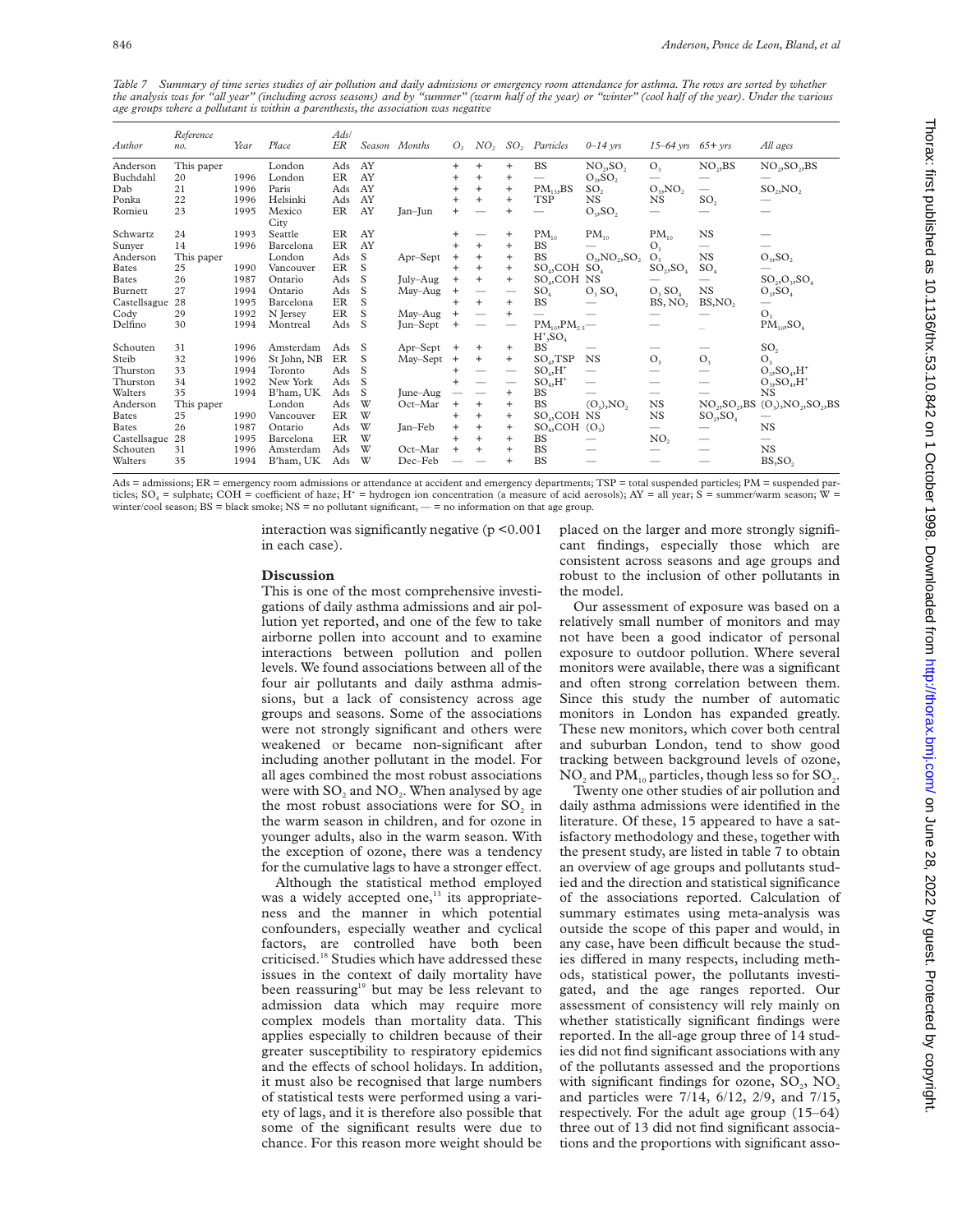ciations with ozone,  $SO_2$ ,  $NO_2$  and particles were 6/13, 1/12, 3/13, and 3/13, respectively. One of the ozone associations was negative. Similarly, in children, 4/13 did not find significant associations and the proportions with significant associations with ozone,  $SO_2$ ,  $NO_2$  and particles were 6/11, 5/12, 3/13, and 2/11, respectively. Two of the associations with ozone were negative (both in the winter season). Taken overall, it is apparent that the evidence is not coherent as to whether there is an effect of pollution or the responsible pollutant. Ozone, SO<sub>2</sub> and particles were significant in no more than half of all studies and only about a quarter found significant effects for NO<sub>2</sub>.

Some of this inconsistency may result from false negative results arising from lack of statistical power or from false positive results due to chance, multiple significance testing, post hoc hypothesis testing, or publication bias. It could also result from differences between cities in the pollutant levels and prevailing mixtures. Differences between the age-specific results may also reflect differences in the clinical and pathological nature of asthma and its provoking factors at different stages of life. Many of the pollutants considered were not independent of one another and may have been indicating some other causal pollutant which was not measured. For example, summer pollution comprises a complex mixture and varying relationships of gaseous pollutants such as ozone and  $SO<sub>2</sub>$  and secondary particles such as sulphates, nitrates and associated acids. Significant associations between hospital admissions for asthma and individual pollutants should not therefore be interpreted narrowly as necessarily being an effect of that pollutant. Conversely, the lack of strong associations with black smoke does not exclude an effect of particles such as sulphates not measured by this technique.

Debate about the causal nature of associations between daily mortality and particle pollution has been dominated by issues of methodology, potential confounding, and biological plausibility. A major argument in favour of causality has been the consistency of results obtained from a wide variety of cities throughout the world. In the case of asthma admissions lack of consistency weakens the argument for causality. Perhaps the effects of outdoor air pollution on asthma admissions are more dependent on local environments and population vulnerability than is the case for particles and mortality. If this is the case, results from one area should not be assumed to apply to another.

Hospital admissions for asthma may also be influenced by ambient aeroallergens. Extreme examples are point source epidemics such as those associated with the unloading of soy beans<sup>36</sup> and with rye grass pollen in association with thunderstorms.<sup>37</sup> The rise in admissions in the spring has been attributed to pollens.<sup>38</sup> A number of studies have not found associations between pollens and daily admissions or emergency room attendances for asthma.<sup>39-41</sup> One explanation could be that pollens are generally too large to penetrate to the small airways. On the other hand, fungal spores which are smaller (and hence more respirable) have been associated with asthma admissions.<sup>41 42</sup> In the present study we are confident that the observed associations between admissions and air pollutants are most unlikely to have been confounded by pollens. It also seems unlikely that there is an interaction between pollens and air pollutants. Further work with more recent data will investigate whether the same is true for airborne fungal spores.

Chamber studies have found evidence of interactions between aeroallergens and gaseous ambient pollutants in their effects on bronchial hyperresponsiveness.<sup>8-10 43</sup> We found little evidence to suggest that this mechanism occurs in the ambient situation, apart from the interaction between SO<sub>2</sub> and grass pollen in children's asthma admissions which requires confirmation in further studies. The chamber study of Devalia *et al*<sup>43</sup> found evidence of an interaction between pollens and a mixture of NO<sub>2</sub> and SO<sub>2</sub> but we did not address the question of interactions with mixtures in this data set.

We conclude that there is evidence that all of the pollutants may have an effect on asthma admissions but that there is a lack of consistency across the age groups in the specific pollutant responsible. Associations with pollutants were not confounded by airborne pollens and there was little evidence for an interaction with pollens. These results, when taken together with 15 published studies of air pollution and daily asthma admissions, indicate that the evidence linking air pollution to asthma admissions lacks consistency.

This study was funded by the National Asthma Campaign (Grant 178) and the European Commission, DGXII, Environment 1991–94 Programme (EV5V CT92–0202).

- 1 American Thoracic Society. Health effects of outdoor air<br>pollution. *Am J Respir Crit Care Med* 1996;**153**:3–50.<br>2 Department of Health Committee on the Medical Effects of
- Air Pollutants. Asthma and outdoor air pollution. London: HMSO, 1995.
- 3 British Society for Allergy and Clinical Immunology. Air pollution and allergic disease. *Clin Exp Allergy* 1995; **25**(Supplement 3).
- 4 Brunekreef B, Dockery DW, Krzyzanowski M. Epidemiologic studies on short-term effects of low levels of major<br>ambient air pollution components. *Environ Health Perspect* 1995;**103**(Suppl 2):3–13.
- 5 Whittemore AS. Asthma and air pollution in the Los Ange-
- les area. *Am J Public Health* 1980;**70**:687–97. 6 Schwartz J, Zeger S. Passive smoking, air pollution, and acute respiratory symptoms in a diary study of student nurses. *Am Rev Respir Dis* 1990;**141**:62–7.
- 7 Romieu I, Meneses F, Ruiz S, *et al.* Effects of air pollution on the respiratory health of asthmatic children living in
- Mexico City. *Am J Respir Crit Care Med* 1996;154:300-7.<br>8 Molfino NA, Wright SC, Katz I, *et al*. Effect of low concentrations of ozone on inhaled allergen responses in asthmatic subjects.  $Lancet 1991;338:199-203$ .
- 9 Tunnicliffe WS, Burge PS, Ayres JG. Effect of domestic concentrations of nitrogen dioxide on airway responses to inhaled allergen in asthmatic patients. *Lancet* 1994;**44**: 1733–6.
- 10 Jorres R, Nowak D, Magnussen H. The effect of ozone exposure on allergen responsiveness in subjects with asthma or rhinitis. *Am J Respir Crit Care Med* 1996;**153**:56– 64.
- 11 Katsouyanni K, Zmirou D, Spix C, *et al*. Short-term effects of air pollution on health: a European approach using epi-<br>demiological time-series data. The APHEA project: background, objectives, design. *Eur Respir J* 1995;8:1030–
- 12 Katsouyanni K, Schwartz J, Spix C, et al. Short term effects of air pollution on health: a European approach using epi-demiologic time series data: the APHEA protocol. *J Epidemiol Community Health* 1996;**50**(Suppl 1):S12–8.
- 13 Schwartz J, Spix C, Touloumi G, *et al*. Methodological issues in studies of air pollution and daily counts of deaths or hospital admissions. *J Epidemiol Community Health* 1996;**50**(Suppl 1):S3–11.